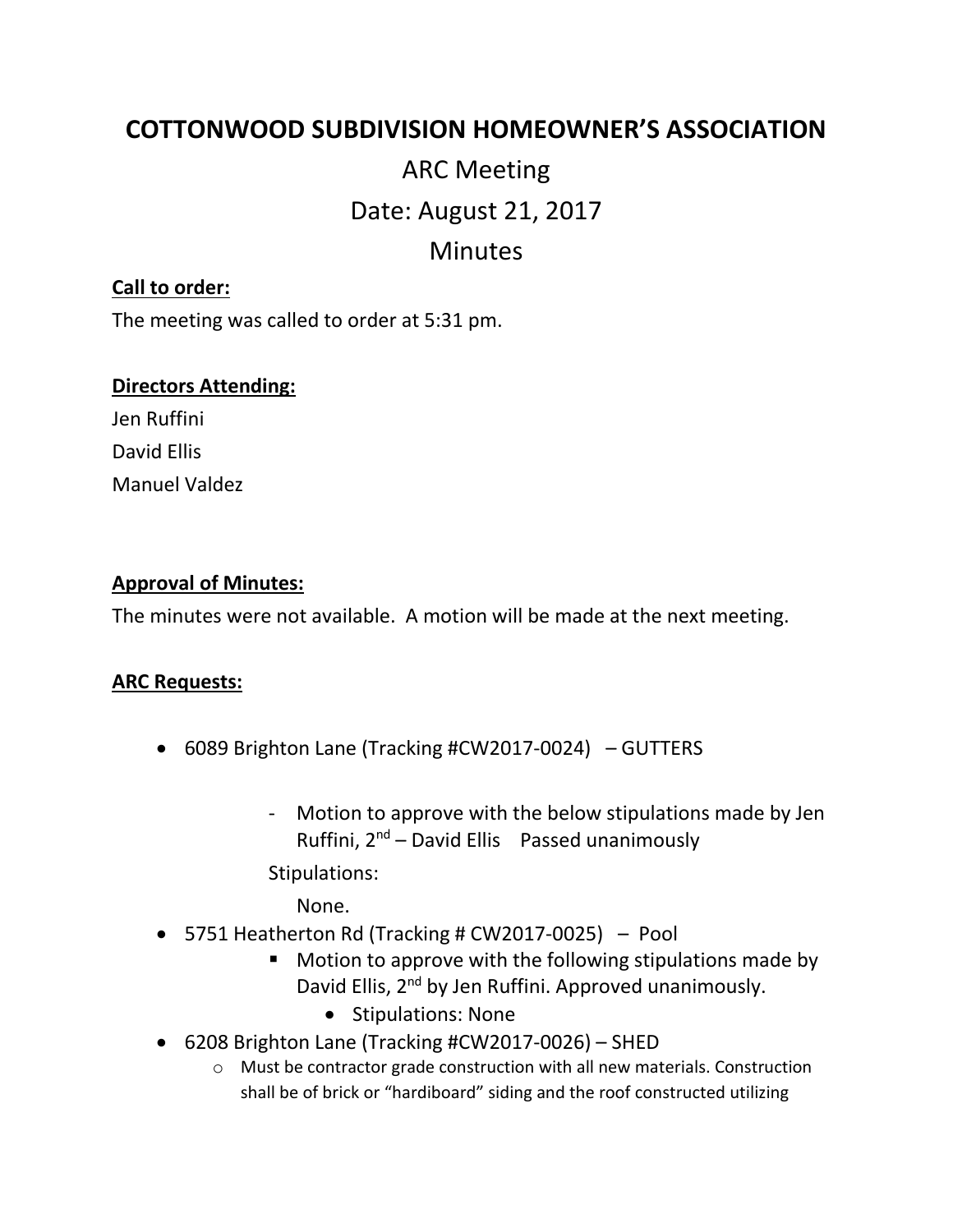fiberglass shingles. The building shall be of a color and quality comparable to the main house and all colors shall be specified and approved by the ARC. No metal shall be permitted. The total area shall not exceed 400 sq. feet and shall be located no closer than five (5) feet from the side and rear property lines. No building or design shall violate the ordinances of Santa Rosa County. No more than one (1) outbuilding shall be allowed. No plumbing shall be connected or provided within this structure.

- Must include 20' setback from back of home.
- 5751 Huntingdon (Tracking #CW2017-0027) SHED
	- Motion to approve with the following stipulations made by David Ellis, 2nd by Jen Ruffini. Approved unanimously.
	- o STIPULATIONS
	- o Must be contractor grade construction with all new materials. Construction shall be of brick or "hardiboard" siding and the roof constructed utilizing fiberglass shingles. The building shall be of a color and quality comparable to the main house and all colors shall be specified and approved by the ARC. No metal shall be permitted. The total area shall not exceed 400 sq. feet and shall be located no closer than five (5) feet from the side and rear property lines. No building or design shall violate the ordinances of Santa Rosa County. No more than one (1) outbuilding shall be allowed. No plumbing shall be connected or provided within this structure.
		- Must include 20' setback from back of home.
- 6102 Broadfield Ct (Tracking #CW2017-0028) FENCE
	- Motion to approve with the following stipulations made by Jen Ruffini, 2<sup>nd</sup> by David Ellis. Approved unanimously.
	- o STIPULATIONS
	- o Must be contractor grade construction new 6' wood picket fence and as specified on ARC request. Materials need to be similar in color and construction to neighboring fences.
- 9113 Iron Gate Blvd (Tracking #CW2017-0029) FRONT DOOR
	- Motion to approve with the following stipulations made by Jen Ruffini, 2<sup>nd</sup> by David Ellis. Approved unanimously.
	- o STIPULATIONS
	- o Must match adjoining side lights and decorative details.
- **Questions from Home Owners:**